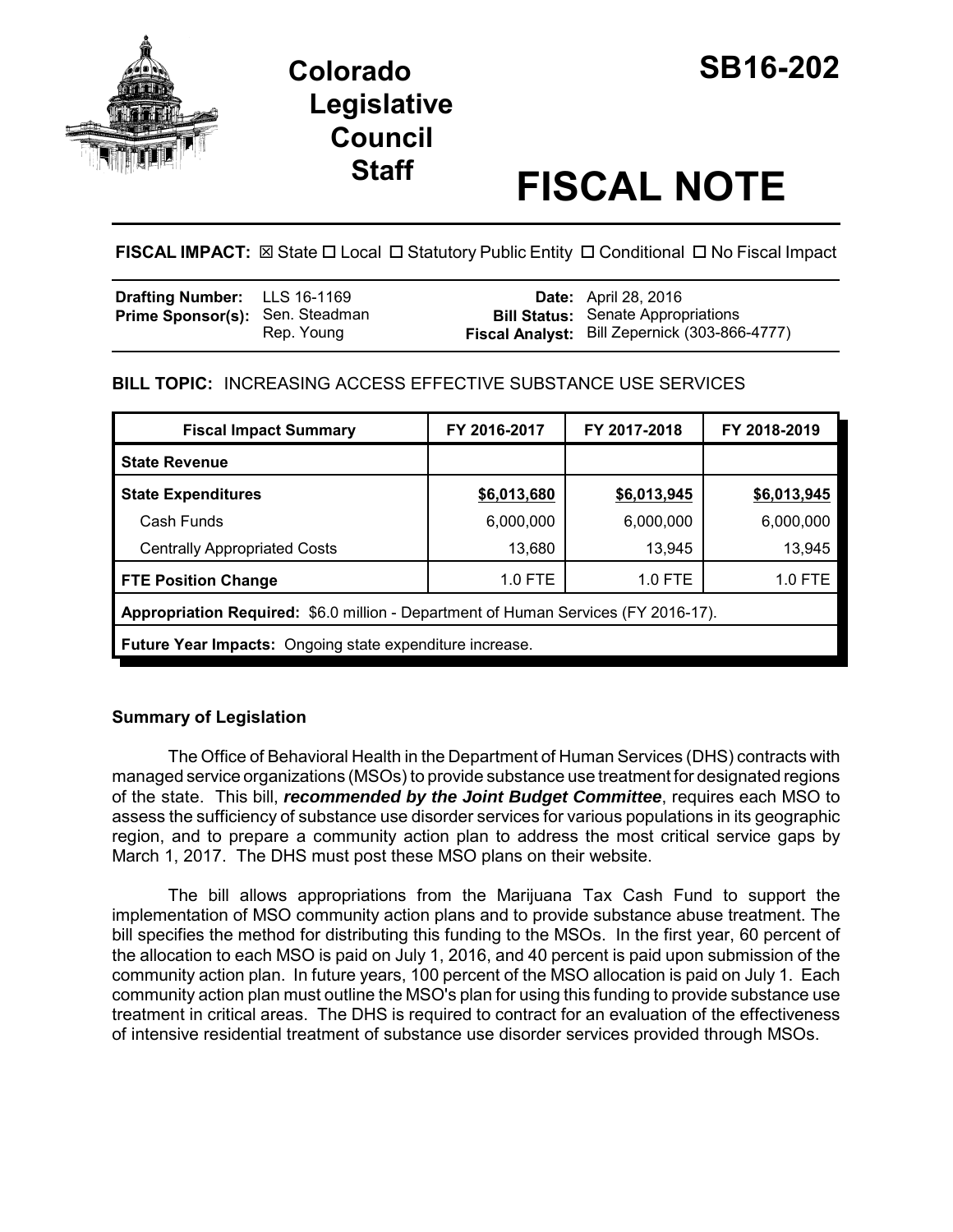April 28, 2016

### **State Expenditures**

Based on the appropriation included in the bill, expenditures in the Department of Human Services will increase by \$6.0 million per year beginning in FY 2016-17. The fiscal note assumes this level of funding about will remain consistent in future years. Table 1 shows the expected use of the funding, including implementation of MSO community action plans, program evaluation, and administrative costs in the DHS.

| Table 1. Expenditures Under SB 16-202              |             |             |             |  |  |  |  |
|----------------------------------------------------|-------------|-------------|-------------|--|--|--|--|
| <b>Cost Components</b>                             | FY 2016-17  | FY 2017-18  | FY 2018-19  |  |  |  |  |
| <b>Personal Services</b>                           | \$65,715    | \$65,715    | \$65,715    |  |  |  |  |
| <b>FTE</b>                                         | 1.0 FTE     | 1.0 FTE     | 1.0 FTE     |  |  |  |  |
| <b>Operating Expenses and Capital Outlay Costs</b> | 5,653       | 950         | 950         |  |  |  |  |
| <b>Evaluation Contractor</b>                       | 105,000     | 155,000     | 80,000      |  |  |  |  |
| MSO Community Action Plan Implementation           | 5,823,632   | 5,778,335   | 5,853,335   |  |  |  |  |
| Centrally Appropriated Costs*                      | 13,680      | 13,945      | 13,945      |  |  |  |  |
| <b>TOTAL</b>                                       | \$6,013,680 | \$6,013,945 | \$6,013,945 |  |  |  |  |

 *\* Centrally appropriated costs are not included in the bill's appropriation.*

*DHS administration.* To manage the new funding to MSOs and the evaluation process, the DHS requires 1.0 FTE at a cost of \$65,715 per year. Standard operating expenses and capital outlay costs are also included for this staff. It is assumed new staff will be hired on July 1, 2016.

*Evaluation contractor.* Costs to evaluate intensive substance use treatment are estimated at \$340,000 over a three-year period. It is assumed the contractor work will run from November 1, 2016, to December 31, 2018. Costs for each year in Table 1 are prorated to reflect this schedule.

*MSO community action plan implementation.* After accounting for the evaluation and administrative costs, the fiscal note estimates that about \$5.8 million in funding will be allocated to MSOs each year for implementation of their community action plans and for providing substance use treatment. If the amount of funding from the Marijuana Tax Cash Fund differs from the amount assumed in the fiscal note, the amount of funding to MSOs will increase or decrease accordingly.

*Department of Health Care Policy and Financing.* The Department of Health Care Policy and Financing (HCPF) is required to collaborate with the evaluation contractor in order to ensure that the analysis is able to provide insight on whether or not Medicaid should provide intensive residential treatment for substance use disorders as a behavioral health benefit. This will increase workload in HCPF by a minimal amount and no change in appropriations is required.

*Centrally appropriated costs.* Pursuant to a Joint Budget Committee policy, certain costs associated with this bill are addressed through the annual budget process and centrally appropriated in the Long Bill or supplemental appropriations bills, rather than in this bill. The centrally appropriated costs subject to this policy are estimated in the fiscal note for informational purposes and summarized in Table 2.